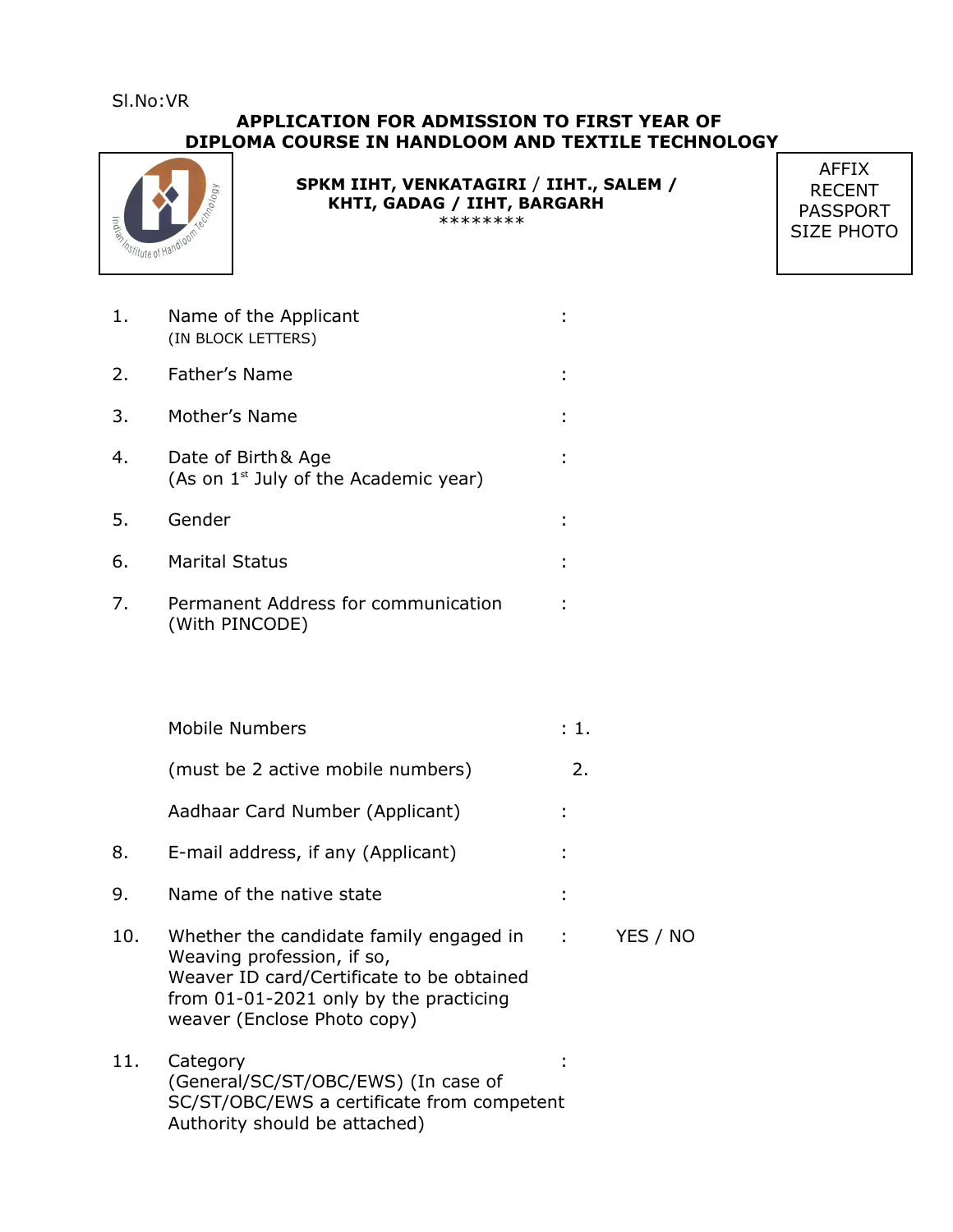| 12. | <b>Educational Qualifications</b> |  |
|-----|-----------------------------------|--|
|     | % of Marks/Grade                  |  |
|     | (Photo copy should be attached)   |  |

- 13. Year and Month of Passing the SSC / : Equivalent Examination
- 14. Extra Curricular Activities : (Sports/Games/NCC etc.,)

#### 15. List of enclosures (as applicable) : (All copies of certificates should be attested)

- 1. SSC (or Equivalent Examination) marks list
- 2. Transfer Certificate
- 3. Caste / Community Certificate
- 4. Weavers ID card/ Certificate
- 5. Nativity / Domicile Certificate
- 6. Proof of Birth Certificate
- 7. Student Aadhaar card Photo copy
- 8. Ration Card & Income Certificate

We declare that the particulars furnished above are true and correct to the best of our knowledge and belief.

Place: Signature of father (or) Signature of applicant Date : Cuardian Counter State : Name : Name : Name : Name : Name : Name : Name : Name : Name : Name : Name : Name :  $\sim$  Name :  $\sim$  Name :  $\sim$  Name :  $\sim$  Name :  $\sim$  Name :  $\sim$  Name :  $\sim$  Name :  $\sim$  Name :  $\sim$  Name Name :

#### **FEES STRUCTURE**

| SI.No       | Particulars                                       | Fees in Rupees |                   |
|-------------|---------------------------------------------------|----------------|-------------------|
|             |                                                   | Day Scholars   | <b>Hostellers</b> |
|             | Admission fees                                    | 300            | $300 + 300$       |
|             | Tuition Fees (yearly)                             | 1000           | 1000              |
| 3           | Examination Fees (1 <sup>st</sup> Semester)       | 800            | 800               |
| 4           | Institutional cum Welfare Fund                    | 1000           | 1000              |
| 5           | Students Recreation Club subscription (Yearly)    | 500            | 500               |
| 6           | Caution Deposit (Refundable after completion of 3 | 1000           | 1000              |
|             | years)                                            |                |                   |
|             | Uniform (Dress code including sports & games)     | 1200           | 1200              |
| 8           | Records (Subject wise for 3 years)                | 2500           | 2500              |
| 9           | <b>Students Management Mess (Caution Deposit-</b> | ---            | 3000              |
|             | Refundable after completion of 3 years)           |                |                   |
| 10          | Electrical maintenance charges (for 10 Months)    | ---            | 1000              |
| 11          | Rent for Hostel (10 Months)                       | $---$          | 2000              |
|             | <b>Total</b>                                      | 8300           | 14300             |
| <b>Note</b> | Approximate Expenditure for Students Management   | ---            | 4000              |
|             | Mess per Month                                    |                |                   |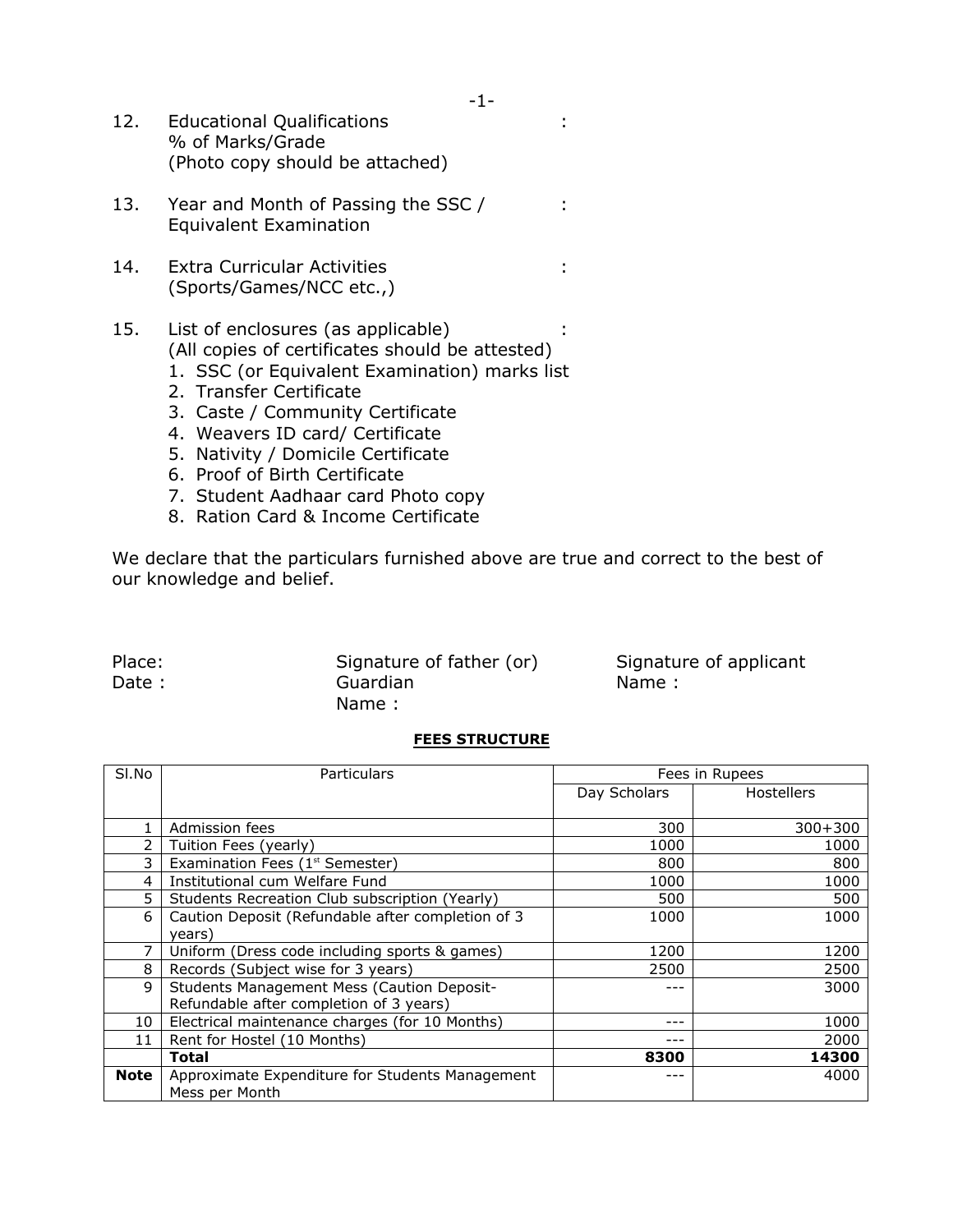### -2- **DECLARATION BY APPLICANT**

In the event of my being admitted to the institute I undertake to observe and abide by the disciplinary rules and regulations of the institute that may be laid down by the Government from time to time during the period of training.

I hereby agree to abide by and satisfy the rules regarding the attendance and if my attendance falls short of the minimum percentage at the end of the year, I shall not claim condonation thereof under any circumstances whatsoever and I may not be permitted to sit for the examination.

Signature of the Applicant:

Witness :

# **CERTIFICATE OF PHYSICAL FITNESS**

I have examined Shri/ Kum/ Smt. whose specimen signature is attested below and certify that the applicant's eye-sight is good that his/her constitution is sound, and that he/she has not bodily disease or mental infirmity unfitting him/her now or likely to incapacitate him/her now or likely to incapacitate him/her in the future for manual work in the workshop or active outdoor service.

> Signature of the Registered Medical Practitioner

Signature of Applicant

//Attested//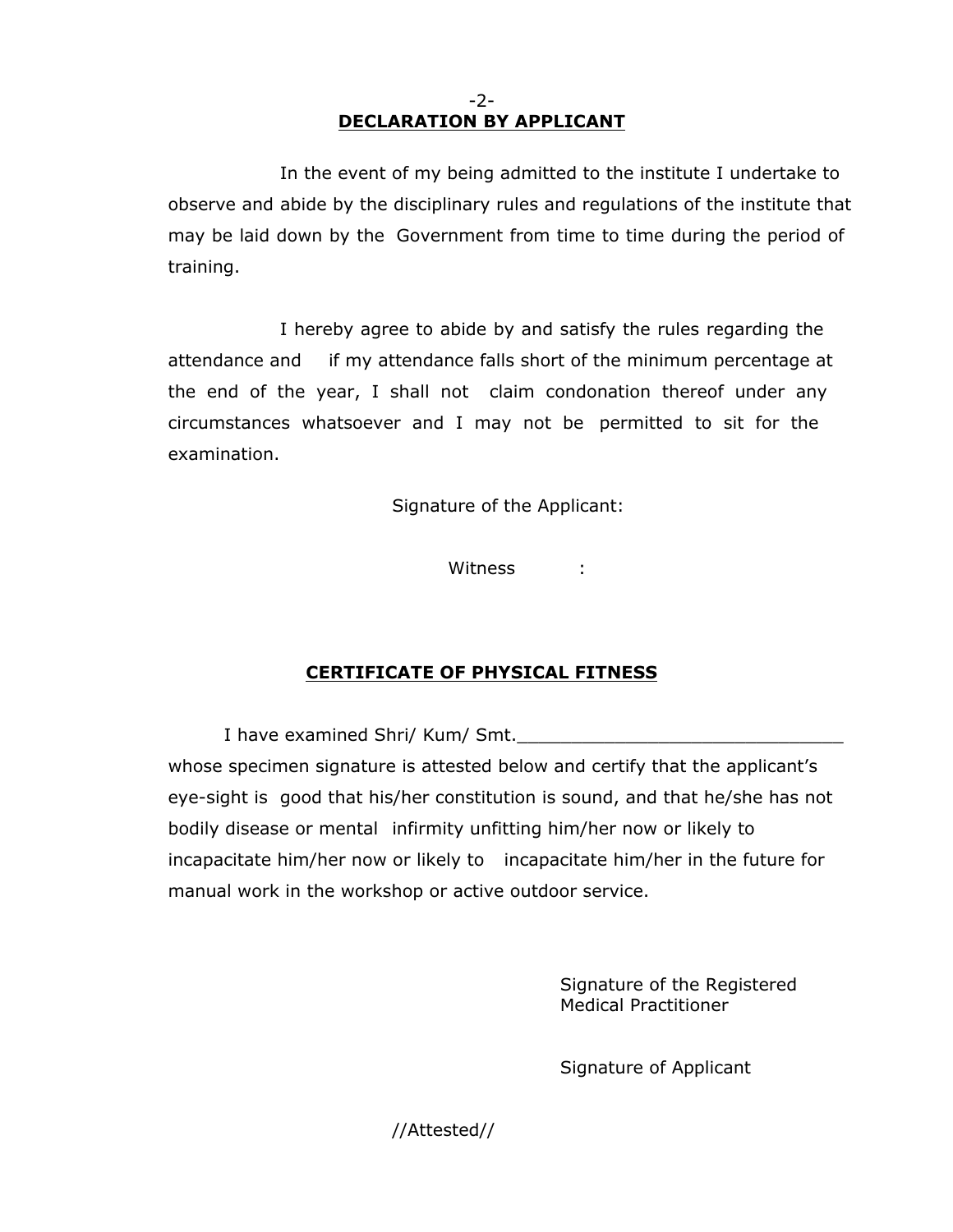## -3- Undertaking BY PARENTS/GUARDIAN

To

THE PRINCIPAL, SPKM Indian Institute of Handloom Technology, Venkatagiri

My son/daughter/ward, Mr./Ms. ....................................................................................................... is being registered for Diploma in Handloom and Textile Technology with your institute as per guide lines of SPKM Indian Institute of Handloom Technology, Venkatagiri, Tirupati District, Andhra Pradesh.

I assure that he/she will abide by all the rules & regulations of the Institute and conduct himself/herself in accordance with the instructions given to him/her by the Institute from time to time.

**I have read Supreme Court ruling vide order on writ petition no. 656/1998 according to which college has to lodge F.I.R. with Police against students suspected to be involved in ragging. Further I understand that any case/enquiry pending against my ward in Police will deprive him/her of any opportunity in getting passport or securing jobs in Government/Private organizations.**

In case of my son/daughter/ward is found indulging in any unlawful activity (including Ragging), which requires legal action against him/her by the law enforcing authorities, I shall extend full cooperation to the Institute, until the matter is finally decided and disposed off.

I also assure that he/she will not use mobile phone in the Institute premises, as the mobile phone distract the attention of the students and teachers alike and also assure that he/ She will attend the Institute in regular haircut /Standard haircut / Normal hairstyle.

I understand that in case my son/daughter/ward is found guilty, he/she will be punished suitably. The punishment, may include-

- 1. Expulsion from Institute.
- 2. Suspension from Institute or classes for a limited period.
- 3. Fine with public apology.
- 4. With holding scholarship or other benefits.
- 5. Debarring from representation in events.

I undertake to inform you latest Address and Phone/Mobile No. in case of any change my current address and phone nos. are as under-

| Signature of Father/Mother/Guardian | Signature of Local Guardian (if any) |
|-------------------------------------|--------------------------------------|
|                                     |                                      |
|                                     |                                      |
|                                     |                                      |
|                                     |                                      |
|                                     |                                      |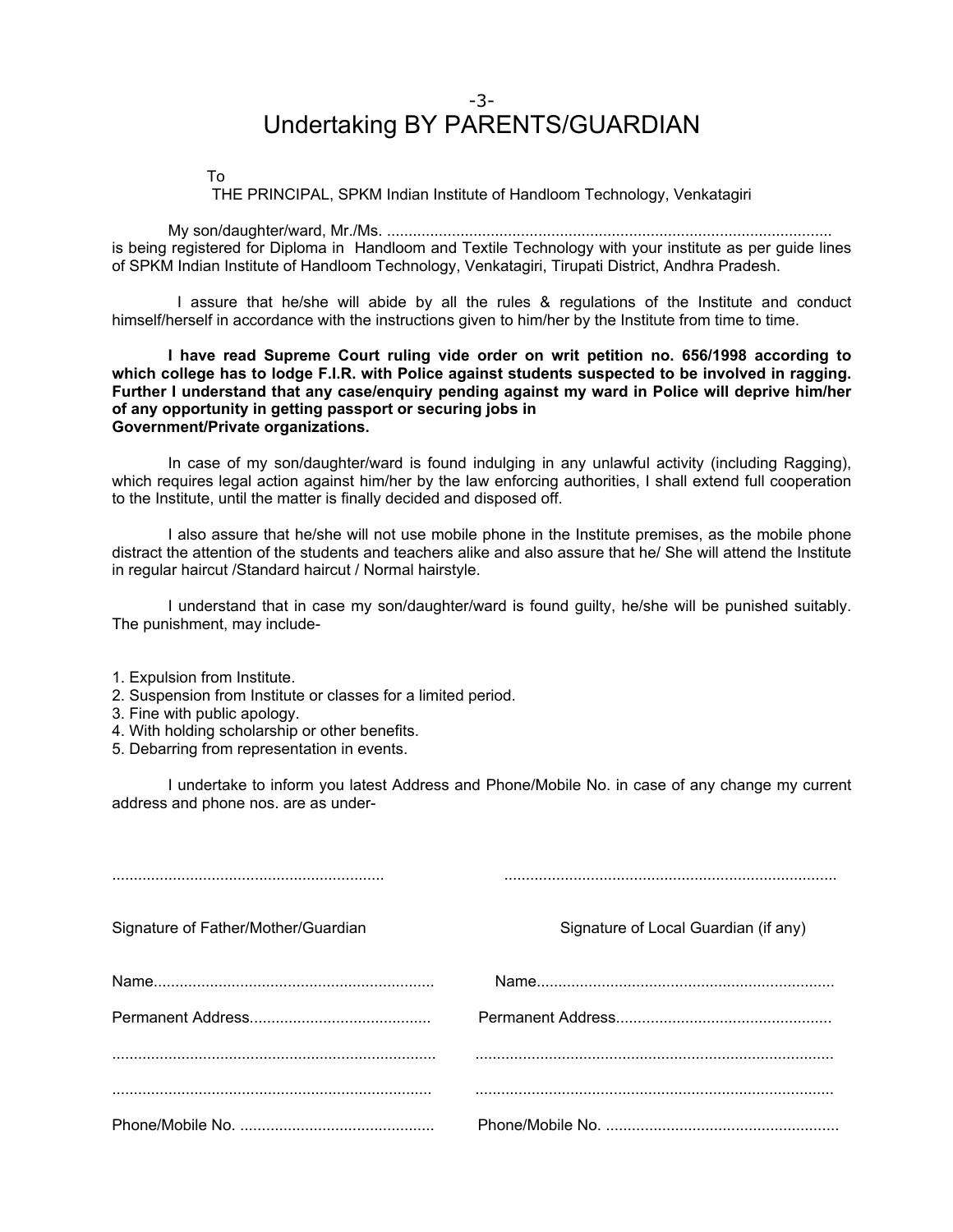#### -4-

# **Particulars of the Parent/Student for the implementation of different Government Schemes**

- 1. Name of the Student :
- 2. Date of Birth of the Student :
- 3. Name of the Father :
- 4. Name of the Mother :
- 5. Address for Communication :

| 6. Mobile No. of the Student                                                                 |                                                                        |
|----------------------------------------------------------------------------------------------|------------------------------------------------------------------------|
| 7. Mobile No. of the Father                                                                  |                                                                        |
| 8. Mobile No. of the Mother                                                                  |                                                                        |
| 9. Aadhaar No. of the Student                                                                | : (Enclose photo copy)                                                 |
| 10. Aadhaar No. of the Father                                                                | : (Enclose photo copy)                                                 |
| 11. Aadhaar No. of the Mother                                                                | : (Enclose phote copy)                                                 |
| 12. Religion and Caste                                                                       |                                                                        |
| 13. Blood Group                                                                              |                                                                        |
| 14. Email ID of the Student                                                                  |                                                                        |
| 15. 10 <sup>th</sup> or Equalent Certificate : (Enclose Photo Copy)                          |                                                                        |
| 16. Caste Certificate<br>(Enclose Photo Copy)<br>17. Ration Card No.<br>(Enclose Photo Copy) | : (Meeseva No.):                                                       |
| 18. Income Certificate: (Meeseva No.):<br>(Enclose Photo Copy)                               | 19. Bank Details of the Student: (Enclose Front page of the Pass Book) |
| (a) Name of the Bank:                                                                        |                                                                        |
| (b) Account No                                                                               |                                                                        |
| (c) IFSC Code                                                                                |                                                                        |